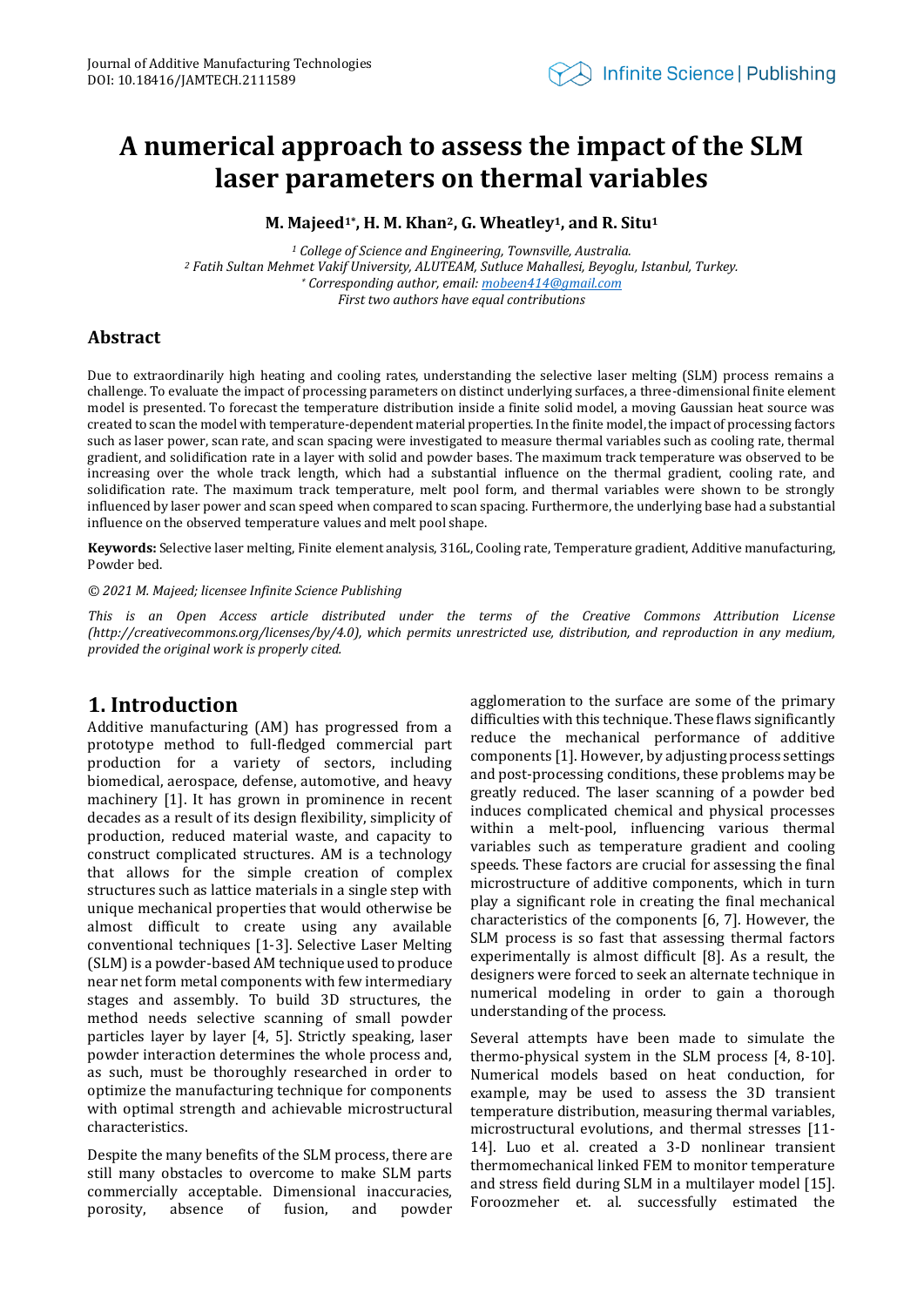temperature and melt pool size of 316 L material during the multitrack study of the SLM process [16]. Rosso et al. predicted melt pool size and the absence of fusion flaws, which agreed well with their experimental results [17]. Criales et. al. has predicted 2 D temperature profile and melt pool geometry of Inconel 625 metal powder[18]. They have evaluated the effect of energy and material density on the thermal characteristics. Chen et. al performed the finite element analysis, to calculate the melting-solidification path during SLM of ceramic [19]. Majeed et. al. has evaluated the behavior of thermal variables with passing laser [8]. Waqar et. al. performed multitrack and multilayer analysis to investigate the thermal behavior and melt pool characteristics [20].

Thermo-mechanical modeling of the SLM process provides a quick, dependable, and cost-effective method for analyzing laser scanning behavior across the powder bed [21]. This allows the designer to make significant modifications to the final structure and improve processing conditions during the laser scanning of complicated regions. Therefore, a 3D transient multi-track and multi-layer thermal model was constructed in this work to explore the heat transport on two distinct underlying surfaces. To measure temperature fields, thermal variables, and assess melt pool shape change with laser position, the model solves the equations of conservation of mass, momentum, and energy. The temperature-dependent mechanical and physical characteristics of the powder bed, support structure, and solid substrate are all included in the model. Four distinct laser parameter sets were used to thoroughly examine the influence of laser power, scan rate, and scan spacing on thermal variables in different tracks and layers of a thermal model.

## **2. Methodology**

This work makes use of 316L stainless steel, which is a common additive material for the SLM method and has several uses in aerospace, automotive, and medicinal fields, making it an important material for scientific research [22, 23]. The effect of process factors such as laser power, scan speed, hatching, and energy density is explored in the FEM model, which is shown in [Table 1.](#page-1-0) Laser process parameters have a significant impact on the final part characteristics of components, which need thorough evaluation, especially in structures with intricate features.

[Table 2](#page-1-1) shows the different sets of laser processing parameters utilized in this study. The selection of four different parameter sets was to include the effect of laser power, scanning speed, and scan spacing on the thermal variables and the formed melt pools of the selected FE model. This process uses a Gaussian heat source symmetric around the central axis with reducing intensity and maximum at the center. It can be described using following equation [8].

<span id="page-1-0"></span>**Table 1**. Laser processing parameters utilized in this study*.*

| <b>Process parameters</b> | Numerical value     |  |
|---------------------------|---------------------|--|
| Laser Power               | 200 W, 250 W        |  |
| Scan speed                | 700 mm/s, 1000 mm/s |  |
| Hatch spacing             | 70 µm, 110µm        |  |
| Laser spot size           | 100 µm              |  |
| Track length              | $800 \mu m$         |  |
| Penetration depth         | 100 µm              |  |

<span id="page-1-1"></span>**Table 2**. Different combination of laser processing parameters utilized in this study.

| Model<br>No. | Laser<br>power (W) | Scan<br>speed<br>(mm/s) | Scan<br>spacing<br>$(\mu m)$ |
|--------------|--------------------|-------------------------|------------------------------|
| 1            | 200                | 700                     | 110                          |
| 2            | 200                | 1000                    | 110                          |
| 3            | 250                | 1000                    | 110                          |
|              | 250                | 1000                    | 70                           |

$$
q = \frac{2\epsilon P}{\pi R^2 S} exp \left( \frac{2((x - x_0^2 + (y - y_0 - Vt)^2)}{R^2} \right) exp \left( -\frac{|z - z_0|}{S} \right) (1)
$$

Here, x, y and z are Cartesian coordinates in space. V is scanning speed, R is spot radius set at 100  $\mu$ m, E is material absorptivity =  $0.4$ . S = 100 µm is penetration depth of laser in 316L stainless steel.

During laser scanning, a part of impinged heat is absorbed by material powder, a part is lost through convection and radiation. But the total heat is conserved as expressed by the following equation [8].

$$
k\frac{\partial T}{\partial \eta} - q_v + h_c(T - T_0) + \sigma \varepsilon (T^4 - T_0^4) \tag{2}
$$

Where, T is temperature, t is time of temperature attained, k is thermal conductivity of 316 L,  $q_v$  is heat generated by laser, hc is Stefan Boltzmann constant,  $\sigma$ convective heat coefficient, and  $\varepsilon$  is emissivity of material. T<sub>0</sub> =  $303K$  is room temperature. After impingement of laser, the material faces continuous melting and solidification. The latent heat for this process can be given as

Considering the melting and solidification phenomenon within SLM process, the latent heat for phase change is expressed in the form of enthalpy, H, as a function of temperature [8]

$$
H = \int \rho c dT \tag{3}
$$

Where,  $\rho$  is the material density and c are the specific heat capacity. The thermal conductivity of the loose powder is given as;

$$
k_p = k_s(1 - \emptyset) \tag{4}
$$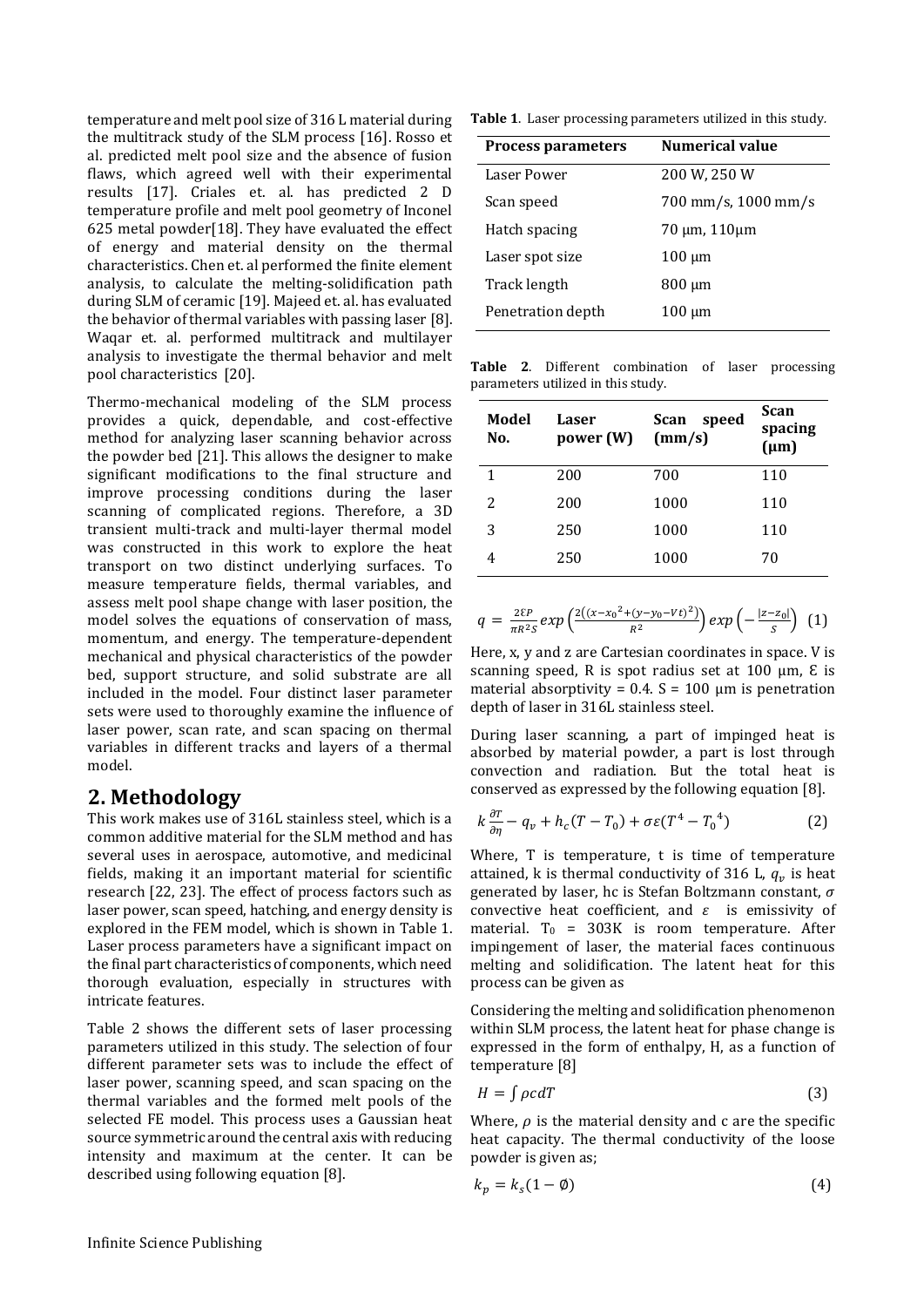

Where,  $\emptyset$  is the porosity of the powder bed and it is defined as;

$$
\emptyset = \frac{\rho_s - \rho_p}{\rho_s} \tag{5}
$$

Where,  $\rho_s$  and  $\rho_p$  are the densities of solid and powder, respectively with  $\rho_p = 0.4 \rho_s$ . The temperature dependent specific heat, isotropic thermal conductivity, and density of 316 L powder and solid are shown in [Fig](#page-2-0)  [1](#page-2-0).

#### *2.1 Finite element model*

A cubical model of size 0.5 X 1 X 0.35 mm with plane symmetry about the Y-Z plane is used in this investigation, as illustrated in [Fig 2.](#page-2-1) The meshing's element size is 5 μm. The model base was utilized to depict the substrate or previously solidified region underneath the scanning zone. Along the track length, the model base was divided into two halves. The first half had the solid base, while the second half was assigned the powder base. The entire model has two layers with a thickness of 40 μm. Both strata have two tracks with hatch spacings of 110 μm and 70 μm for different scenarios.



<span id="page-2-0"></span>**Fig 1.** Temperature dependent (a) density, (b) thermal conductivity, and (c) specific heat of 316L stainless steel.



<span id="page-2-1"></span>**Fig 2.** (a) Finite element model and (b) schematic plan view of the scanning region*.*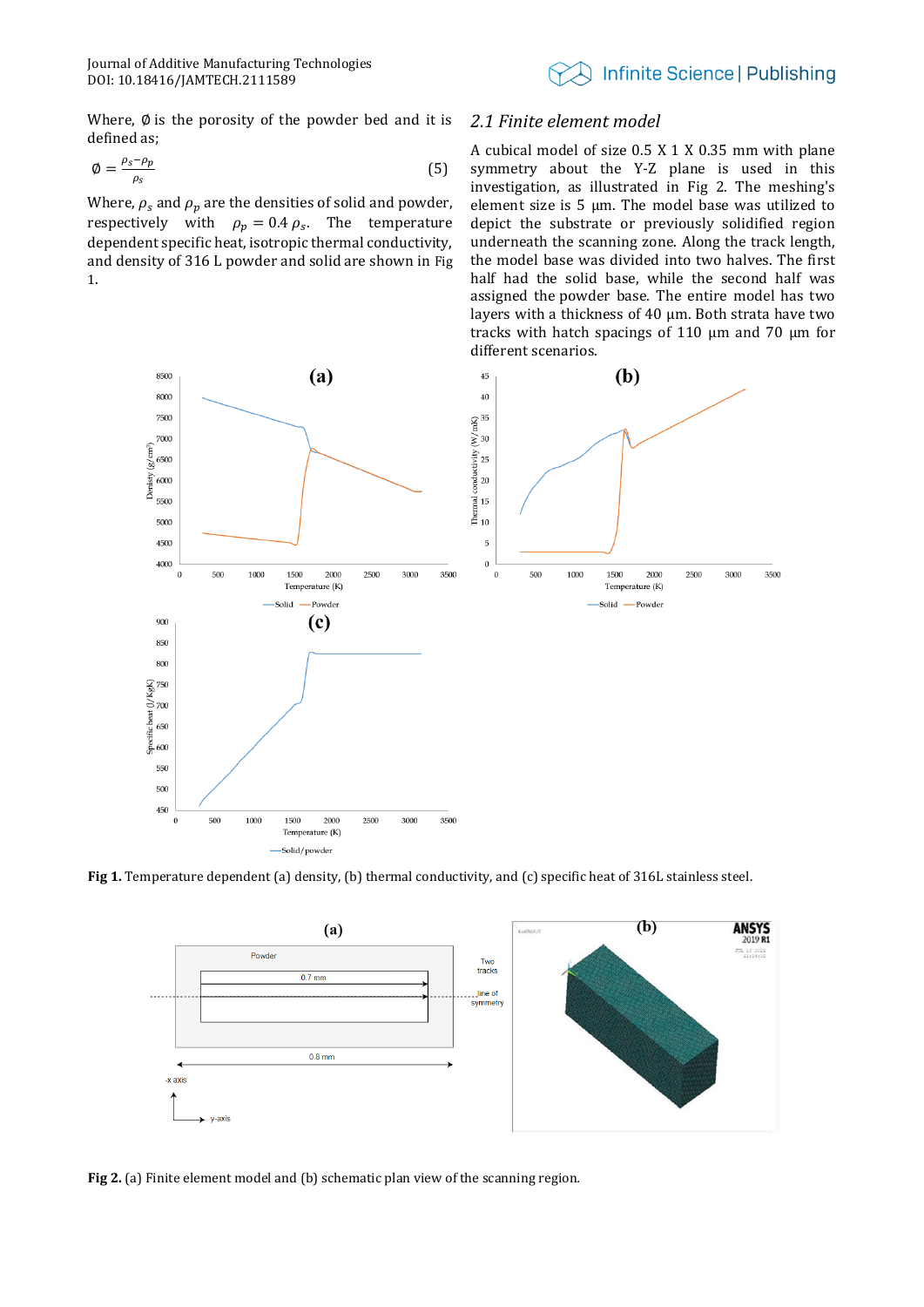## **3. Results and discussion**

#### *3.1 Maximum track temperature*

Laser parameters play a key role in the determination of maximum temperature inside a melt pool and the melt pool shape and size. The energy incident into the powder bed can be measured according to the following equation.

$$
\varphi = \frac{P}{vhl} \tag{6}
$$

Where, the energy density  $\varphi$  is dependent on laser power P, scanning speed  $v$ , scan spacing  $h$ , and layer thickness  $l$ . There are other important factors like the diameter of a laser beam, powder packing density, underlying base type to the scanning layer, and powder material properties that can also influence the amount of energy density entering into the powder bed. In the present study, four factors were given major consideration, such as laser power, scan speed, scan spacing, and the underlying base material to the scanning layer.

The process of laser scanning introduces huge amount of energy into the scanning layer that quickly dissipates through the surrounding powder particles and the substrate [5]. The substrate can also include the previously solidified layers in case the laser scanning is away from the substrate. Since powder particles are loosely bounded with each other, heat dissipation through them is far low than the solid structure. As a result, the heat transfer from the scanned laser is far higher through the substrate or the previously solidified layer. Therefore, it is highly recommended to have an interconnected solid region around the scanned laser for fast heat dissipation. This is the reason why small scan spacing and layer thickness in the SLM process can play a key role in avoiding heat retention in the scanned layer. However, while producing complex

structures, such as overhang structures, cooling channels, or specially designed lattice materials, the regions surrounding the scanning area may not be solid. As a result, the SLM process becomes more challenging and difficult to comprehend. This study is primarily focusing on three factors, such as maximum melt pool temperature, thermal variables (cooling rate, thermal gradient, and solidification rate), and melt-pool size, as a result of changing laser processing parameters (laser power, scan speed, scan spacing) and underlying base material (solid base or powder base).

As observed from [Fig 3,](#page-3-0) the maximum melt pool temperature at the beginning of laser scanning is very small compared to the middle or end part of the track. This is because of no prior thermal history of the powder particles. As the laser moves forward, the heat retention keeps on increasing inside newly formed melt-pools until a pseudo steady state (PSS) is reached. The PSS is defined when the increase in temperature of a track nearly stops, as shown by the dotted point i[n Fig](#page-3-0)  [3\(](#page-3-0)a). The PSS is dependent on several factors that includes laser processing parameters and the underlying base material. In other words, the amount of energy density is a prime factor in identifying the PSS state. The more the energy density, longer is the time to achieve the PSS state or higher is the PSS temperature. The PSS is an important element in a thermal model representing a moving Gaussian heat source to identify the track length of the model, since choosing a large track length is expected to not produce any significant change in studies on maximum track temperature or thermal variables than the small track length, which passed the PSS state. In the present study, the model 1 with higher incident energy density at 200 W laser power, 700 mm/s scanning speed, and 110 μm scan spacing resulted in maximum melt pool temperature of about 2853 K.



<span id="page-3-0"></span>**Fig 3**. (a) change in maximum melt pool temperature along the total track length and (b) melt pool temperature variation with respect to the changing laser processing parameters.

Between the laser process parameters, the increase in laser scanning speed and scan spacing produced a

lower maximum track temperature and a relatively early PSS, while the laser power had an opposite effect.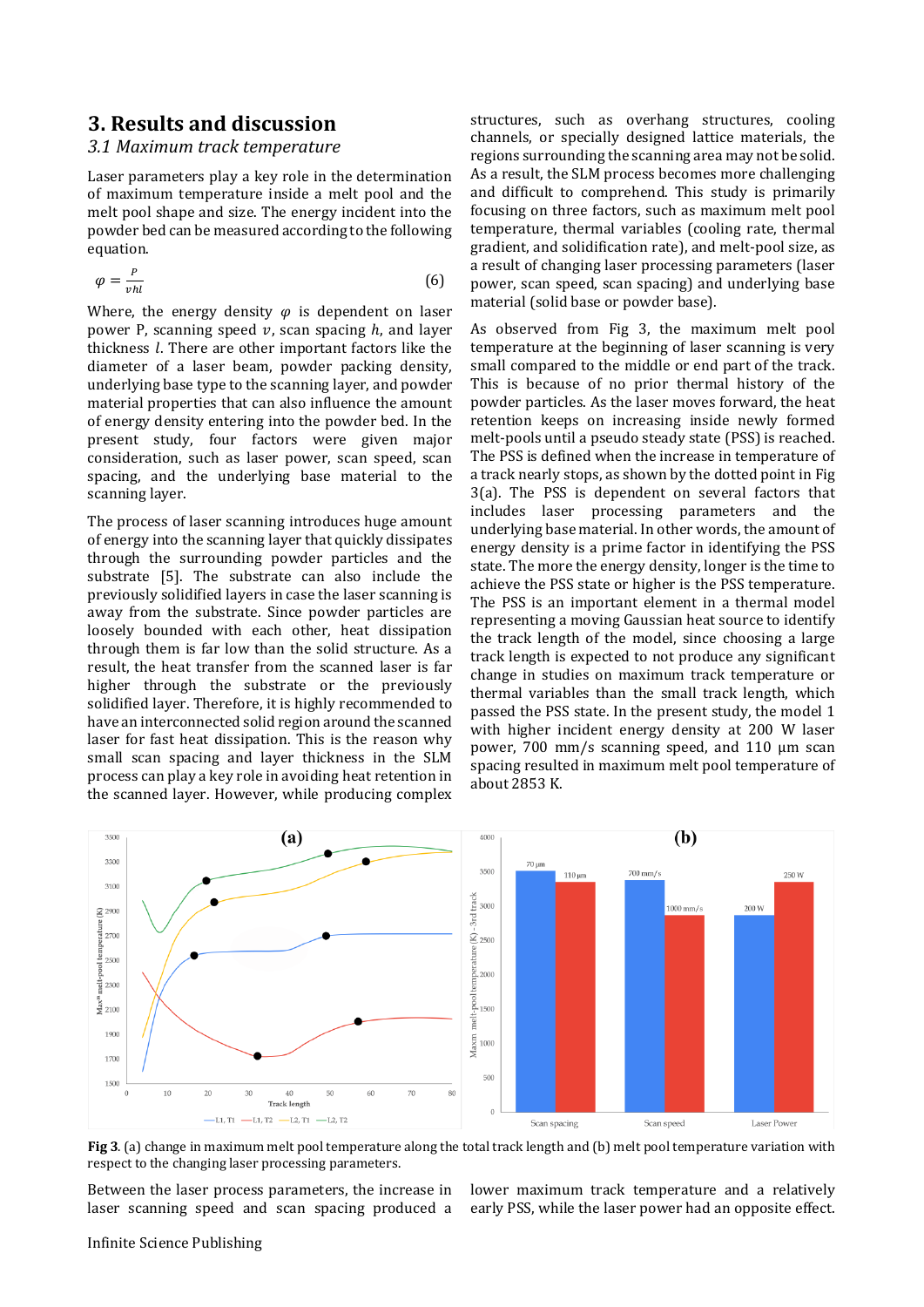Compared to the laser power and scan speed, the effect of scan spacing on maximum track temperature or PSS state was nearly negligible even though the change in scan spacing was quite significant. Because the influence of scan spacing can only be seen on the second track in each layer, and the scan spacing values used are already low, the net change in maximum temperature was smaller than what was seen with other parameters. As the laser moves forward and enters the region with the powder base, a small jump in maximum melt pool temperature was observed. This small jump was because of the 316L powder material compared to the solid base. By contrast, the PSS time was observed relatively quicker in regions with the powder base. This was because the melt pool was already at high temperature and the laser entry into the powder base produced only a slight fluctuation in temperature.



<span id="page-4-0"></span>**Fig 4.** Temperature time graph of a nodal point in the first track of model 1 above the solid base*.*

The influence of track or layer addition on maximum track temperature and PSS state was also made in this study. Although the trend followed by the maximum track temperature or PSS state was nearly similar on all the tracks, their values were found increasing with the track addition. This is again attributed to some heat retention by the previous track that contributes temperature increment in the second track[. Fig 4](#page-4-0) shows the temp-time graph of a nodal point in the middle of the first track above the solid base. The graph clearly exhibits incomplete dissipation of the heat after the passing of the laser. Heat retention in the second layer was greater during the scanning of the second track than in the first layer due to inadequate heat dispersion. As a result of the underlying previously scanned tracks

of the first layer, the temperature reduction of the second track of the second layer was comparatively smaller.

When the laser started scanning the region above the powder base in the first track, the heat retention was greater than in the center of the solid base. As a result, the temperature at the start of the second track was extremely high, and it only began to drop and homogenize as the laser continued to proceed down the track length. Later, when the laser enters the powder base, the maximum track temperature or PSS trend became similar to the first track. Compared to the track addition, the effect of layer addition on maximum temperature or PSS time was more significant, as observed from [Fig 3.](#page-3-0)

#### *3.2 Melt pool size*

The incident of laser on the powder bed quickly melts the powder particles, resulting in a melt pool that follows the Gaussian map of the heat source, such that the oval shape returns after the laser scanning. The melt-pool resembles like a fish tail when observed from the built side, which grows in size, as the laser moves forward. The underlying base material, whether solid or powder base, and laser processing parameters can alter the melt pool dynamics resulting in their varied sizes and shape. In return, the size and shape of the grain structure inside the melt pool as well as the crystallographic orientation also changes depending on the amount of incident energy density. In the present study, the melt pool was found varying with laser processing parameters and the underlying base material type.

At the beginning of the scanning process, due to the absence of nodal thermal history and the underlying solid base, the heat retention was poor, causing a relatively smaller melt-pool size than the one observed later with the powder base. Since powder particles are poor in heat dissipation, they retain heat for longer time. This results in deeper and wider melt pool shapes compared to the region above the solid base. The maximum melt pool temperature directly relates to the melt-pool shape and size, and therefore, the melt-pool size, such as its length, width, and depth, follows the similar trend, as observed with the maximum track temperature. The more the energy density, higher was the maximum temperature, bigger was the melt pool size. Hence, increase in laser power or decrease in scanning speed or scan spacing produces a larger melt pool shape, as observed i[n Fig 5b](#page-5-0). Compared to the laser power and scanning speed, the effect of scan spacing on melt pool size was relatively smaller.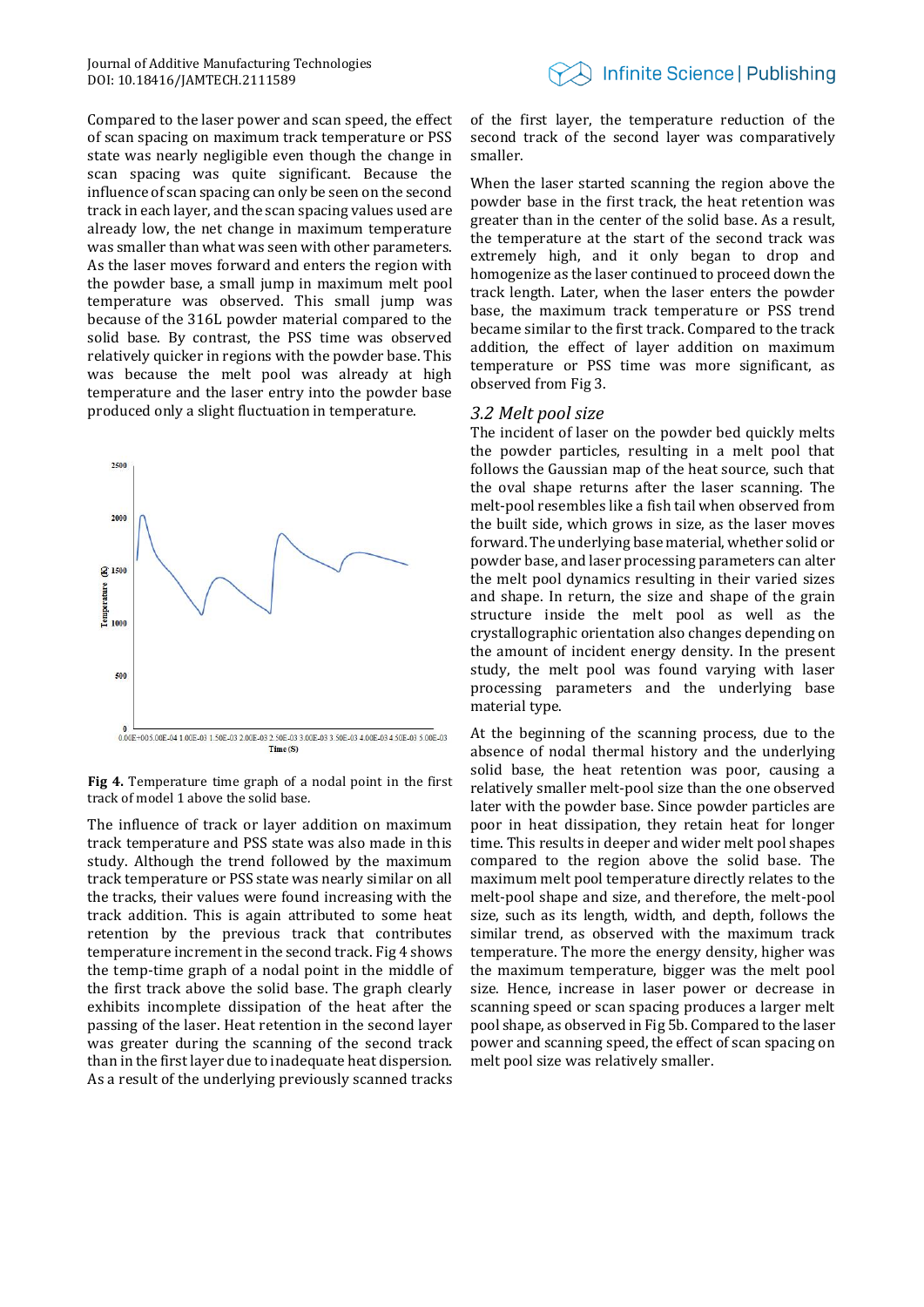

<span id="page-5-0"></span>Fig 5. change in melt pool depth along the total track length and (b) melt pool depth variation with respect to the changing laser processing parameters*.*

The effect of track and layer addition also followed the same trend, as seen in the maximum track temperature case. The track or layer addition resulted in a relatively higher temperature reach in the scanned tracks, causing melting of extra powder particles, hence larger meltpools, as shown i[n Fig 5a](#page-5-0). Having a large melt-pool over the previously solidified layers is relatively good since it can eliminate the pores formed during the first scanning. However, deeper melt-pools over the powder base like the overhang regions or cooling channels can drastically affect the shape and size of the geometry [4]. Therefore, it is extremely important to control the laser processing parameters depending on the geometrical position. One way is to increase the supporting materials in regions above the powder base or to apply low energy density in the down-skin regions prior to full scanning with the standard parameters [2, 5]. The latter case can ensure small melt pool depth, resulting in fewer dross formation, hence retaining the geometrical accuracy of the predesign CAD model.

[Fig 6](#page-5-1) shows the variation in melt pool length and width with respect to the chosen processing parameters.

Similar to the melt-pool depth, the variation in melt pool length and width was wider when high laser power and low scan speed or scan spacing were utilized.

#### *3.3 Thermal variables*

From the temperature field, the temperature gradient (G) and cooling rate (Cr) can be determined directly, whereas the solidification rate (R) is measured from the combination of G and Cr  $(G/Cr)$ . The cooling rate is proportional to the size of the grain features in the fusion zone, while the solidification rate is used to identify the shape of solidification structures such as planar, cellular, columnar, dendritic, and equiaxed dendritic (from a high G/R value to a low one).

[Fig 7a](#page-6-0) shows the effect of energy input on temperature gradient along Y axis (TGY). As the laser traverse along the track length, the amount of incident energy density increases, and since the powder particles are poor in dissipating the heat generated during the laser scanning, the heat retention in the melt pools along the track increases. As a result, the temperature gradient values reduces. Compared to the scanning region above



<span id="page-5-1"></span>**Fig 6.** (a) melt pool length variation and (b) melt pool width variation with respect to the changing laser processing parameters.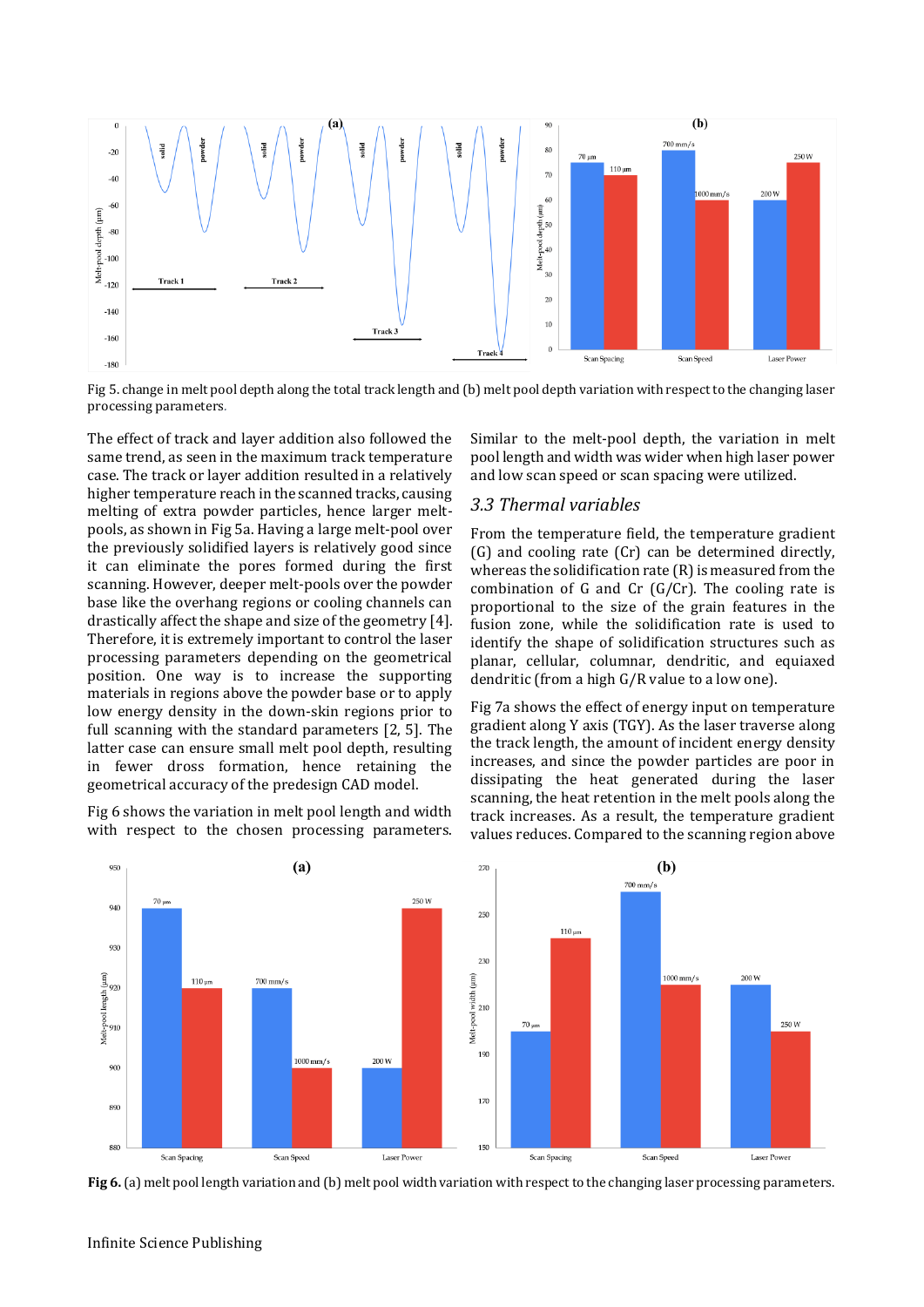

<span id="page-6-0"></span>**Fig 7.** (a) change in thermal gradient values along the total track length and (b) thermal gradient variation with respect to the changing laser processing parameters. Square box represents the end of a track.

the solid base, the scanning point above the powder base showed a significant drop in the temperature gradient due to the heat accumulation in the melt pool. With the addition of new track and layer, the maximum track temperature was already found increasing in [Fig](#page-3-0)  [3,](#page-3-0) their effect on the temperature gradient also showed the similar behavior.

In the second track of the first layer, the high temperature at the track initiation was shown due to the nearby powder zone. Furthermore, due to the high heat transfer from the first track, the temperature gradient also showed the similar behavior. The high heat accumulation resulted in lower thermal gradient values at the track initiation, which was found decreasing along the track over the solid base. Not shown here but the temperature gradient behavior was similar to the maximum track temperature on the second track of the second layer where the temperature

gradient values were found decreasing for a short while before increasing again as the laser moves ahead. The change in temperature gradient in the second layer was relatively negligible due to the underlying previously solidified metal base. In [Fig 7a](#page-6-0), the square dots represent the end of a track.

Between the laser scanning parameters, the effect of laser power, scan speed, and scan spacing on thermal gradient was identical to the one observed with the maximum track temperature, as shown in [Fig 7b](#page-6-0). High laser power, low scan speed, and small scan spacing were all found to reduce the temperature gradient values in all the four tracks of the present thermal model. The effect on the thermal gradient due to scan spacing was relatively lower than the other two laser parameters. It is understood that the heat induced by the incident laser beam on a single track is by far mainly proportional to the laser power and scan speed. By the



<span id="page-6-1"></span>**Fig 8.** (a) change in cooling rate values along the total track length and (b) cooling rate variation with respect to the changing laser processing parameters.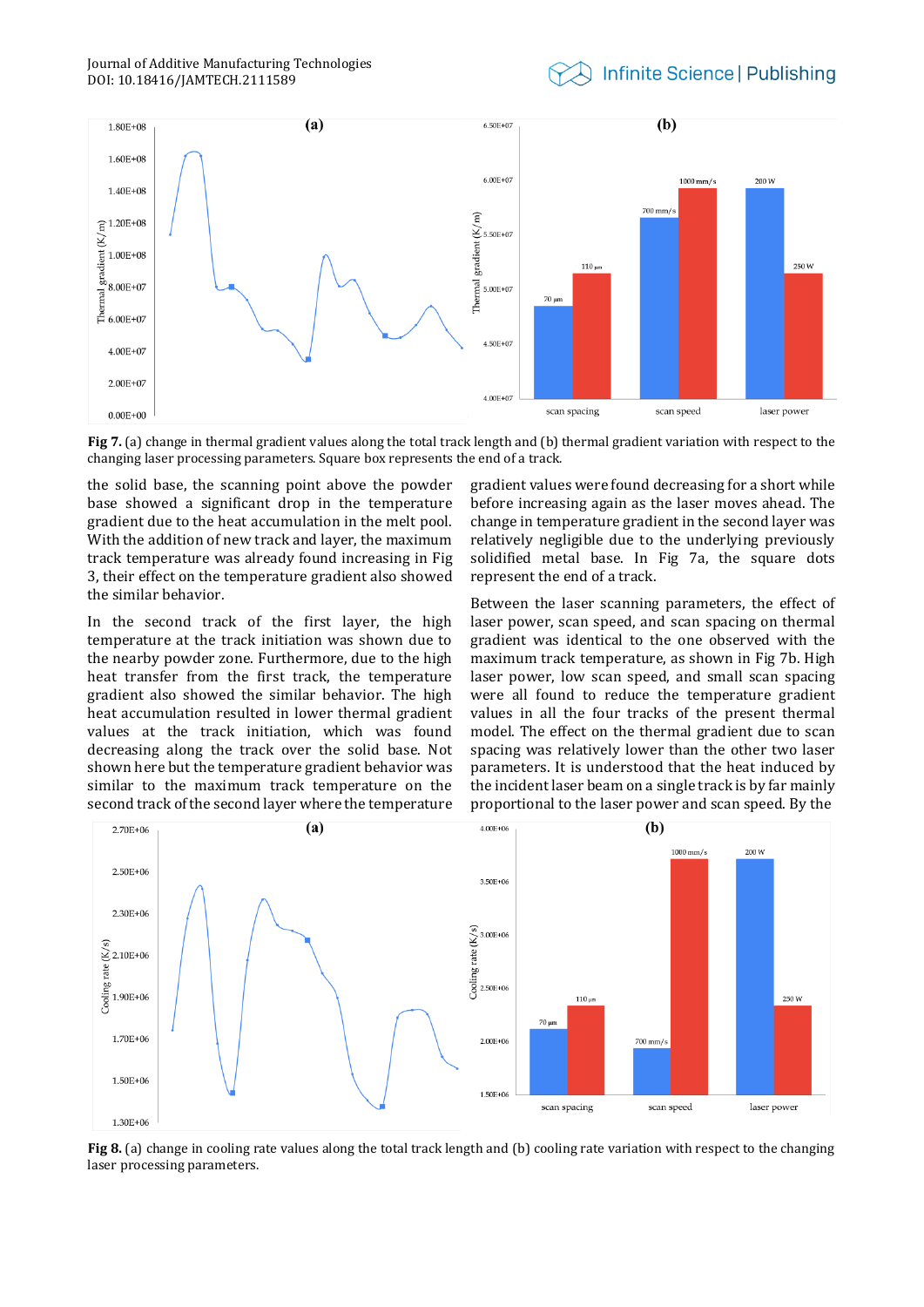

<span id="page-7-0"></span>**Fig 9.** (a) change in solidification rate values along the total track length and (b) solidification rate variation with respect to the changing laser processing parameters.

time the laser scans the adjacent region, the heat transfer from the adjacent track is relatively limited compared to the energy induced by the laser power and scan speed. Therefore, the change in maximum melt pool temperature and other thermal variables due to scan spacing was relatively far lower than the one observed with the other two examined laser parameters.

The cooling rate in the SLM process is far too high compare to any existing conventional method, and it has a direct effect on the grain shape formed within the melt pool. The high cooling rate in the SLM process is attributable to the melt pool structure's high degree of heat dispersion. The higher the heat dissipation, the faster the cooling rate, and the finer the grain structure, which is why grain structures generated in the SLM melt pool are finer than those achieved by traditional methods[24]. [Fig 8a](#page-6-1) depicts the change in cooling rate over the whole track length, which is comprised of four tracks, with square dots indicating the end of each track. In this study, the cooling rate was measured between the maximum melt pool temperature until the time when the material begins to solidify. As the laser begins to scan the track, the cooling rate increases until it reaches a PSS condition. Later, the cooling rate slows owing to heat accumulation in the succeeding melt pools along the track length, and this tendency continues in the powder area. Due to the significant heat retention, the scanning track over the powder base had lower cooling rate values when compared to the solid base. In the subsequent tracks, the cooling rate behavior was similar to the case observed in the temperature gradient, where the cooling rate was found decreasing with the addition of new tracks or layers, primarily due to high heat retention in the melt pools compared to the one observed in the first track. The tracks in the second layer indicate a somewhat smaller drop in cooling rate than the tracks in the first layer due to the solidified region underneath it. Furthermore, the decrease in cooling rate was largely attributable to heat

Infinite Science Publishing

retention in tracks. The cooling rate was shown to decrease with rising laser power and decreasing scanning speed or scan spacing among the laser processing parameters, as observed from [Fig 8b](#page-6-1). This was attributed to the amount of energy density induced by the scanning laser beam, which was higher at high laser power and low scanning speed and scan spacing.

As shown in [Fig 9,](#page-7-0) the solidification rate is related to the energy input, cooling rate, and temperature gradient. The rate of solidification was observed to increase with the addition of a track and layer. At 200 W laser power, 700 mm/s scan speed, and 110 μm scan spacing, the solidification rate rises from 15.4 mm/s in the first track to 36.85 mm/s in the fourth track. With the addition of a new track, the cooling rate increases and the thermal gradient decreases, resulting in a minor rise in solidification rate and fast movement of the solidification front. Furthermore, when compared to different energy inputs, the solidification rate was shown to decrease with incident energy density, implying that when laser power increased or scan speed or scan spacing decreased, the solidification rate decreased [\(Fig 9b](#page-7-0)).

### **4. Conclusions**

Understanding the selective laser melting (SLM) process remains difficult because of extremely fast heating and cooling rates. A three-dimensional finite element model is developed to analyze the influence of laser processing parameters on different underlying surfaces. A moving Gaussian heat source was constructed to scan the model using temperature-dependent material characteristics in order to anticipate the temperature distribution inside a finite solid model. The influence of processing parameters such as laser power, scan rate, and scan spacing on thermal variables such as cooling rate, thermal gradient, and solidification rate in a layer with solid and powder bases was examined in the finite model. The maximum track temperature was found increasing over the whole track length, having a significant impact on the thermal gradient, cooling rate,